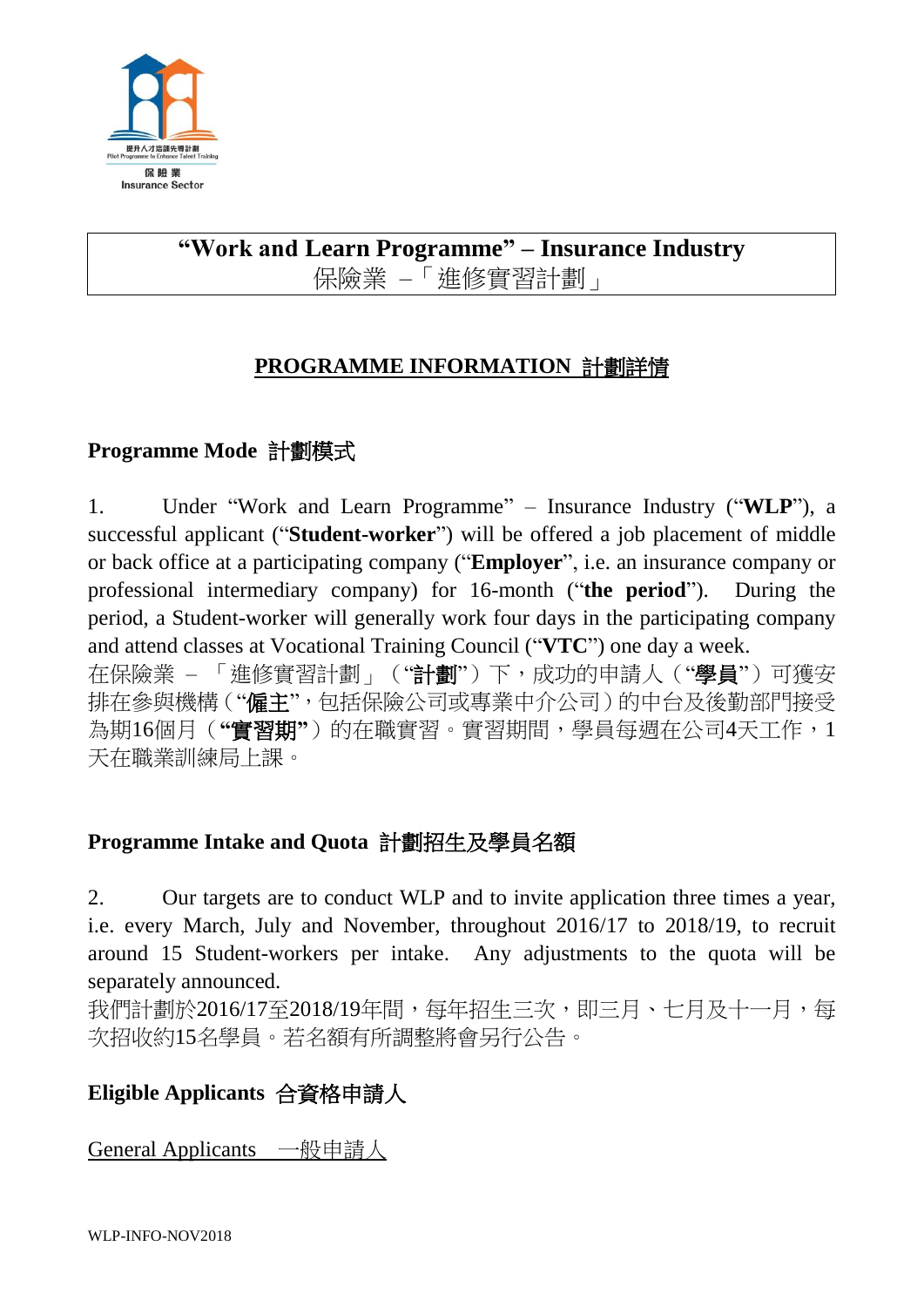3. A general applicant shall make this application only if he/she is a resident of the Hong Kong Special Administrative Region and lawfully employable in Hong Kong, and attained the following academic qualifications and/or work experience: 一般申請人必須為香港特別行政區居民及可在香港合法受僱;一般申請人亦必 須持有以下學歷及工作經驗:

- Bachelor Degree holder, or 持有學士學位,或
- Higher Diploma holder with more than one year work experience, provided that experienced candidates with insurance background who do not meet the academic requirements, i.e. being a degree holder or a higher diploma holder will also be considered on a case by case basis. 持有高級文憑並具有一年以上工作經驗,僱主或會個別考慮學歷未 達到上述要求的申請人,即未持有學士學位或高級文憑學歷,惟相 關申請人必須具備保險方面的工作經驗;

Company Referral Applicants 公司轉介申請人

4. WLP also accepts application of existing practitioners in the insurance industry referred by his/her employers, and application form for student-workers and companies should be submitted together by the employer,provided that:

計劃亦接受現職保險業員工的公司轉介申請,而僱主應同時提交學員及公司申 請表格,惟必須符合以下條件:

- Company referral applicant fulfilled the academic requirements of WLP listed in paragraph 3 above; and 公司轉介申請人須符合上述第3段所列的學歷要求;及
- Company referral applicant served the current company for not more than two years; and 公司轉介申請人在其現職公司工作不超過兩年;及
- The current employer of the company referral applicant has also joined WLP as a participating company.

公司轉介申請人現時的僱主必須同時為計劃的參與機構。

5. The approval of company referral applicants will take into account factors such as the number of applications in each intake and applicants' work experience and background, etc.

公司轉介申請人的審批將會因應每期招生的報名人數、其工作經驗及背景等因 素作出考慮。

WLP-INFO-NOV2018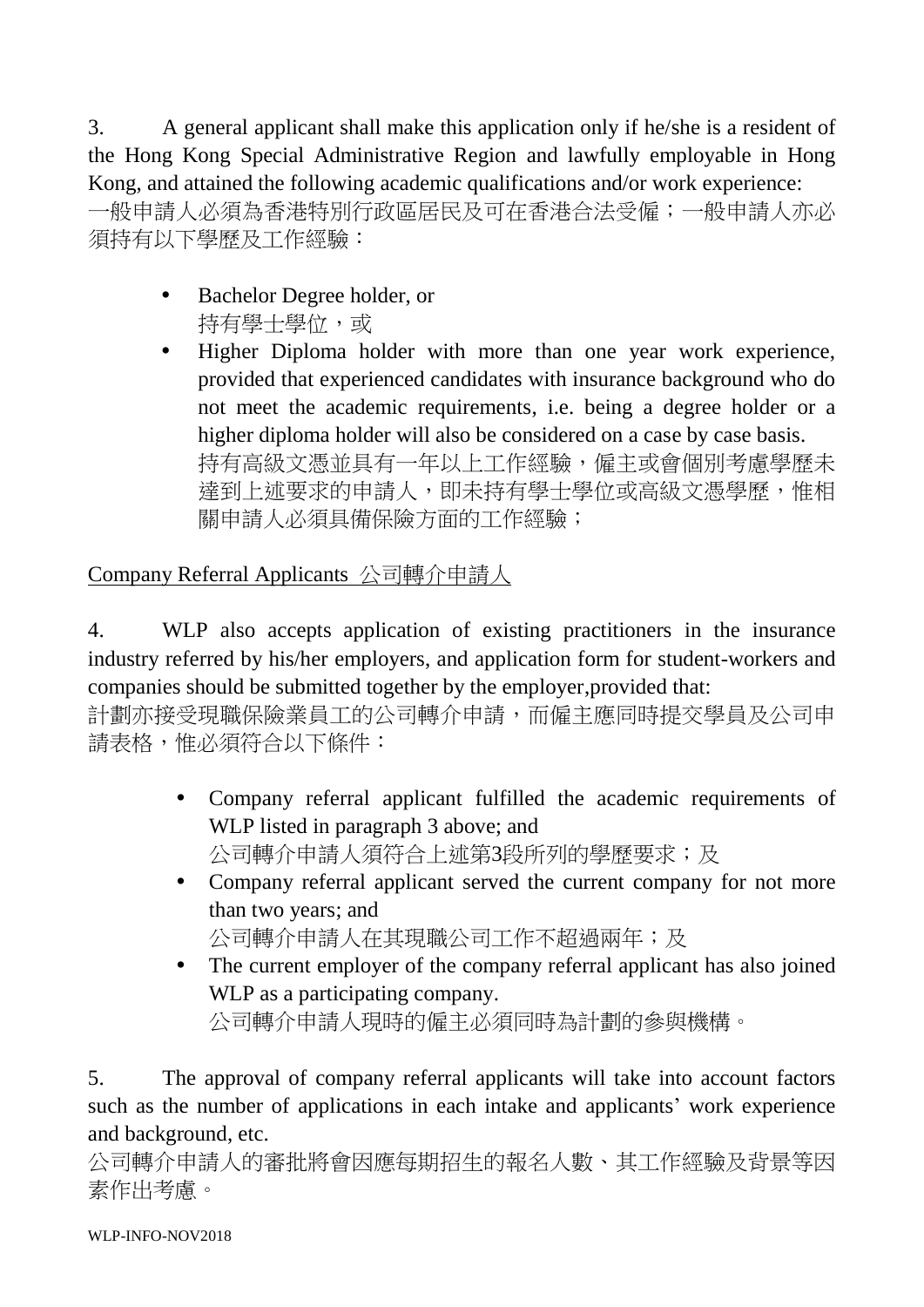#### **Selection Criteria** 甄選準則

6. Applicants are required to submit application form together with curriculum vitae, cover letter(s) and copies of all academic transcripts/employment references (applicable to general applicants), or current employment contract (applicable to company referral applicants) to VTC before the application deadline. Applicants may also be required to attend job interview(s) arranged by the Employer(s) (not applicable to company referral applicants) and/or academic admission interview(s) conducted by VTC. Employer may select an applicant based on their academic attainment, work experience (if applicable), as well as interview performance. 申請人須將申請表格,連同個人履歷、求職信及所有學歷副本/工作證明(適

用於一般申請人)、或現職僱傭合約(適用於公司轉介申請人)的副本,於截 止日期前交回職業訓練局。申請人或需出席由僱主安排的入職面試(不適用於 公司轉介申請人)及/或由職業訓練局安排的入學面試。僱主將根據申請人的 學歷成績、工作經驗(如適用)及面試表現,考慮是否聘請申請人。

## **Programme Structure : Work Component** 計劃結構:工作實習方面

7. The job placement is divided into two streams, namely the Young Insurance Executive (YIE) Stream and the Professional Brokerage Stream, to reflect its nature of work. The job placement information is available at [www.instalent.org.hk.](http://www.instalent.org.hk/) Applicants should read the job placement information carefully and indicate job preferences in the application form (not applicable to company referral applicants). Student-worker will be offered a job placement and will enter into an employment contract with at least 16-month duration with an Employer.

在職實習職位分為兩個分流:保險才雋分流及專業中介分流,以反映職位的工 作性質。在職實習職位的資料可於[www.instalent.org.hk](http://www.instalent.org.hk/)瀏覽,申請人應詳閱在職 實習職位資料,並於申請表格內填寫欲申請的職位(不適用於公司轉介申請人)。 學員須與僱主簽訂為期最少16個月的僱傭合約。

#### **Programme Structure: Study Component** 計劃結構:課堂方面

8. A Student-worker will be enrolled into the Professional Diploma in Insurance ("**PDI**") programme offering by Institute of Professional Education And Knowledge (**"PEAK"**) of VTC and shall attend classes one-day per week according to the schedule provided by VTC. Each student-worker is required to study 8 modules during the period (2 modules per trimester) and each module consists of 30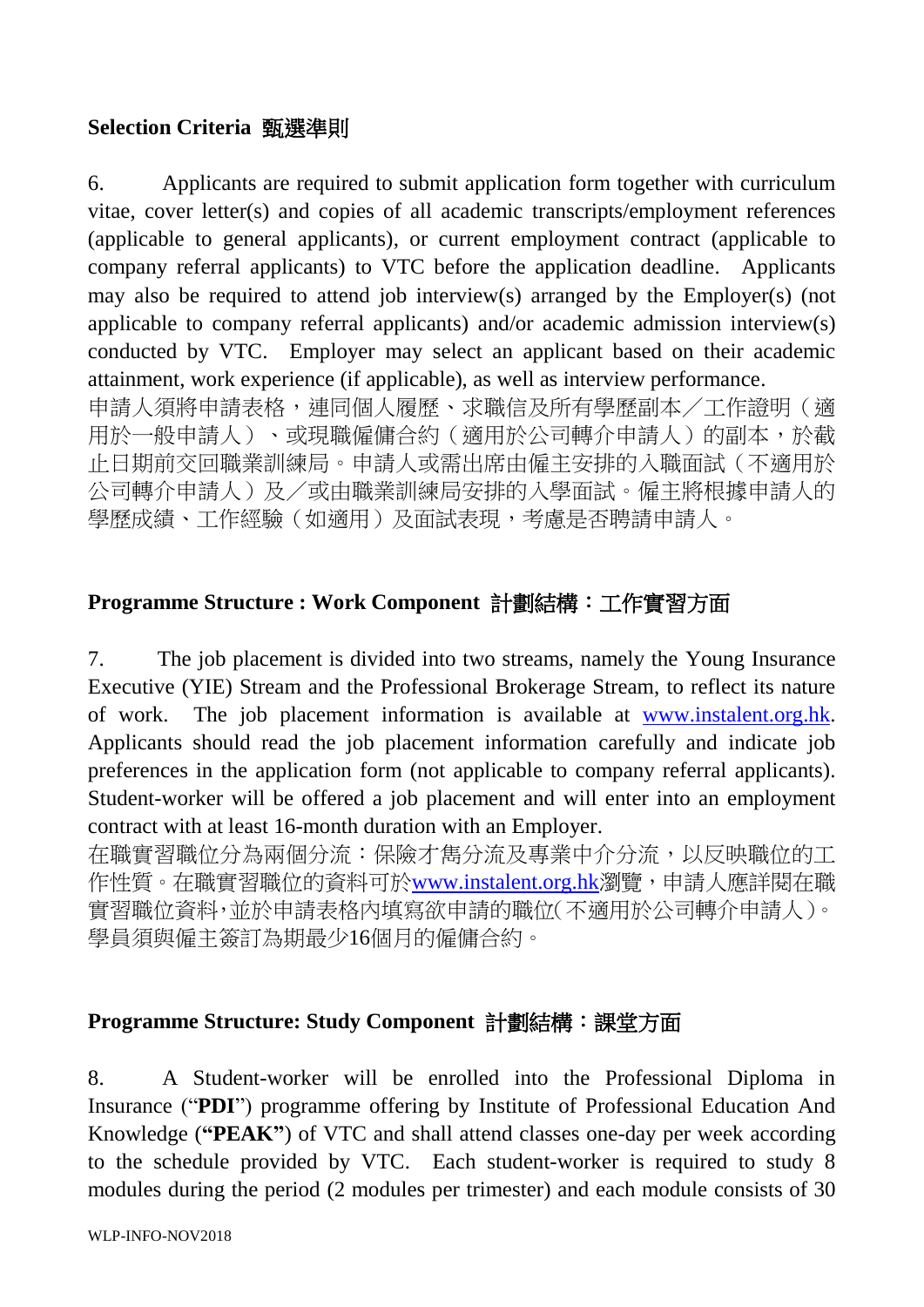lecture hours. A student-worker should attain at least 70% attendance rate and pass in each module in order to award with a certificate of Professional Diploma in Insurance.

學員將入讀職業訓練局轄下的高峰進修學院所開辦的保險學專業文憑課程,並 每週上課一天。在此課程下,學員須於實習期內修畢8個單元(每個學期修讀2 個單元),每個單元包括30個授課小時。學員須於每個單元達到最少70%出席率、 以及取得合格成績,方可獲頒發保險學專業文憑課程證書。

9. The modules under the PDI programme are as follows:

保險學專業文憑課程單元如下(只提供英文單元名稱):

| Core Modules 核心單元                                                                                   |                                                 |  |  |
|-----------------------------------------------------------------------------------------------------|-------------------------------------------------|--|--|
| <b>Insurance Organization Operations</b>                                                            |                                                 |  |  |
| Insurance Principle and Practice*                                                                   |                                                 |  |  |
| Insurance Underwriting and Claims                                                                   |                                                 |  |  |
| Elective Modules 選修單元                                                                               |                                                 |  |  |
| (Student-worker should choose Elective Modules based on Employer's preference)<br>(學員應根據僱主意見選擇選修單元) |                                                 |  |  |
| <b>General Insurance Modules:</b>                                                                   | <b>Life Insurance Modules:</b>                  |  |  |
| <b>Property Insurance</b>                                                                           | Personal Investment and Financial               |  |  |
|                                                                                                     | Services (or Financial Planning)                |  |  |
| Legal Aspect of General Insurance <sup><math>#</math></sup>                                         | Life and Health Insurance                       |  |  |
| (or Legal Framework for Insurance                                                                   |                                                 |  |  |
| Contract <sup>#</sup> )                                                                             |                                                 |  |  |
| <b>Liability Insurance</b>                                                                          | Life Insurance Underwriting and                 |  |  |
|                                                                                                     | Claims                                          |  |  |
| Marine and Aviation Insurance                                                                       | Legal Aspect of Life Insurance <sup>#</sup> (or |  |  |
|                                                                                                     | <b>Legal Framework for Insurance</b>            |  |  |
|                                                                                                     | Contract <sup>#</sup>                           |  |  |
| <b>Motor Insurance</b>                                                                              | <b>Business Financial Planning</b>              |  |  |

Remarks 備註:

The 8 modules should consist of one core module marked with  $*$  and one legal module marked with #. 8 個單元中必須包括一個註有\*的核心單元及註有#的法律單元。

10. The PDI programme for November 2018 intake will commence on 2 November 2018. In the  $1<sup>st</sup>$  trimester, student-worker will be required to study 2 modules (subject to change upon the final arrangement by PEAK) as follows: 2018年11月入學的保險學專業文憑課程將於2018年11月2日開課。學員須於第一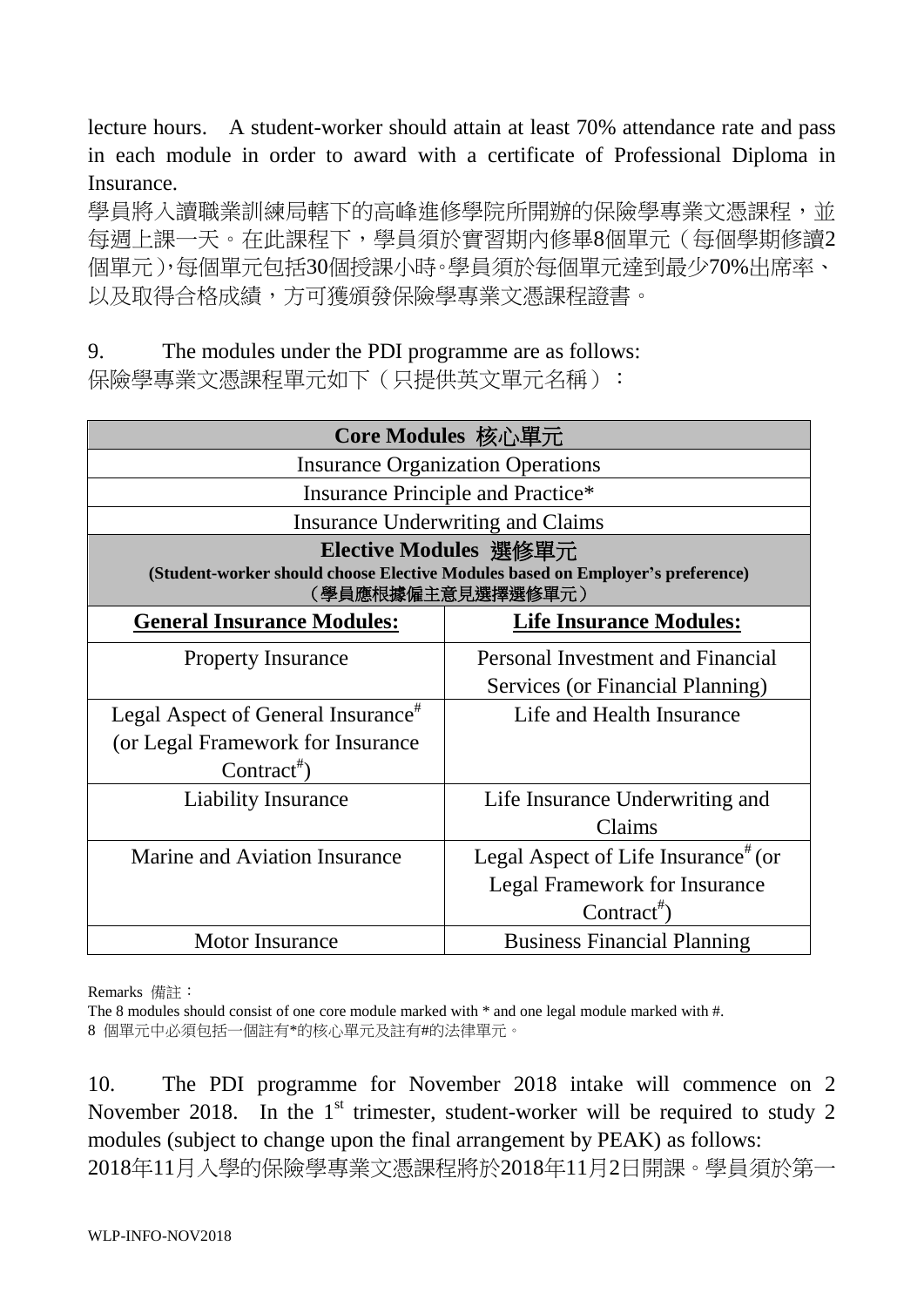個學期修讀下列兩個單元(或會因應高峰進修學院的最終安排作出改動):

|                                | <b>Module Name</b>                       | <b>Class Schedule</b>                                                  | Date of                                                                   |
|--------------------------------|------------------------------------------|------------------------------------------------------------------------|---------------------------------------------------------------------------|
|                                | 單元名稱                                     | 上課時間                                                                   | <b>Examination</b>                                                        |
|                                |                                          |                                                                        | 考試日期                                                                      |
| <b>Two elective</b><br>modules | <b>Motor Insurance</b>                   | Every Friday, 9:30am -<br>12:30pm (from 2 Nov<br>2018 to 11 Jan 2019). | Motor Insurance:<br>28 January 2019<br>2019年1月28日                         |
| 兩個選修單<br>元                     | or 或                                     | 逢星期五,上午9時30分<br>至12時30分 (2018年11                                       | or 或                                                                      |
|                                | <b>Business Financial</b><br>Planning    | 月2日至2019年1月11<br>$\boxminus$ )                                         | <b>Business Financial</b><br>Planning:<br>31 January 2019<br>2019年1月31日   |
|                                | Legal Aspect of Life<br>Insurance        | Every Friday, 2:00pm -<br>5:00pm (from 2 Nov<br>2018 to 11 Jan 2019)   | Legal Aspect of Life<br>Insurance:<br>25 January 2019<br>2019年1月25日       |
|                                | or 或<br>Marine and Aviation<br>Insurance | 逢星期五,下午2時至5<br>時 (2018年11月2日至<br>2019年1月11日)                           | or 或<br>Marine and Aviation<br>Insurance:<br>1 February 2019<br>2019年2月1日 |

11. The PDI programme will be taught in English and supplemented with Cantonese where necessary; and assessment is in English, normally including a written assignment (30%) and a written examination (70%). Student-worker must obtain a minimum of 40% in both assignment and the examination for a pass in a module.

保險學專業文憑課程以英語授課,輔以廣東話講解。各單元之評估一般包括一 份書面作業(30%)及一次考試(70%),須以英語作答。學員必須於兩者均取 得最少40%分數,才可於該單元取得合格成績。

## **Remuneration and Allowance** 薪酬及津貼

12. During the initial 16-month employment<sup>1</sup>, a Student-worker will be entitled to the following remuneration/sponsorship from the Employer:

1

<sup>1</sup> Company referral applicant who successfully enrolled into WLP is not obligated to sign a new employment contract with the Employer. However, the Employer should add an addendum to the existing contract to fulfil terms and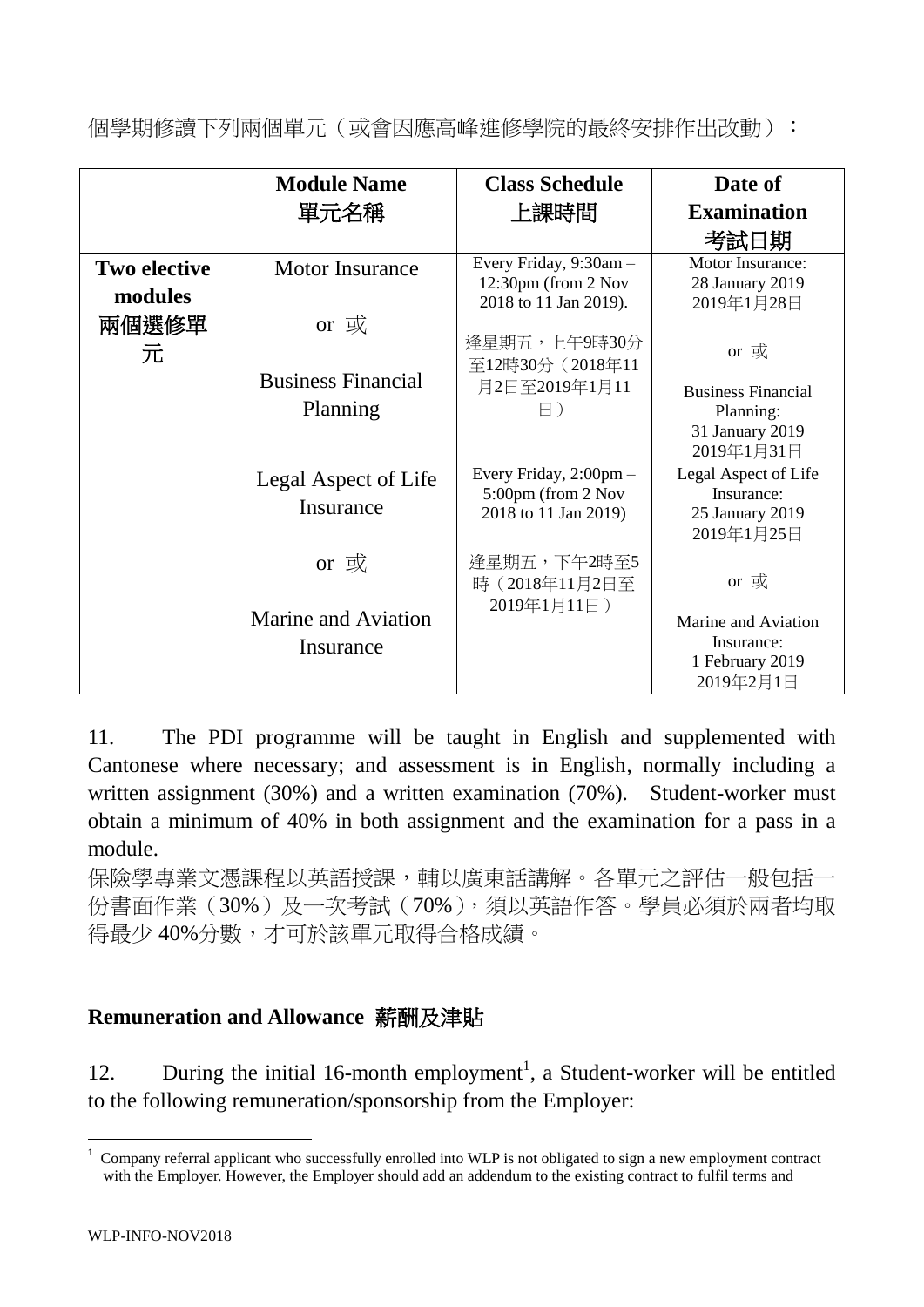在僱傭合約的首 16 個月期間 <sup>1</sup>,學員將可獲僱主發放以下薪酬/贊助:

- Monthly remuneration of no less than \$10,000; and 每月不少於\$10,000 薪酬;及
- PDI tuition fee sponsorship<sup>2</sup> by Employer (a total of 8 modules) 僱主贊助保險學專業文憑課程學費 <sup>2</sup> (共 8 個單元)

13. If a Student-worker fulfills all criteria below, he/she will also be entitled to a monthly Government allowance of \$2,500 (to be disbursed every four months during the initial 16-month employment):

如學員符合以下所有條件,更可於僱傭合約期內獲發每月\$2,500的政府津貼(在 僱傭合約的首16個月期間每四個月發放一次):

- Obtains 70% or above attendance rate in class at VTC or at the Employer's workplace every month; and 每月在職業訓練局課堂及職場取得70%或以上出席率;及
- Passes in PDI modules; and 於所修讀的保險學專業文憑課程單元取得合格成績;及
- Performs satisfactorily at workplace<sup>3</sup>. 工作表現良好<sup>3</sup>。

14. For Student-worker who entered into an employment contract that exceeds 16-month period, upon completion of the initial 16-month employment, the Student-worker will be entitled to an annual remuneration of no less than \$150,000<sup>4</sup> starting from the  $17<sup>th</sup>$  month of employment for one year. Should a Student-worker complete a 16-month employment contract and enter into a new employment contract to become a full-time employee of the Employer, the same adjustment on annual remuneration applies during the first year of the full-time employment.

與僱主簽訂超過 16 個月僱傭合約的學員,在完成首 16 個月的僱傭期後,其月 入在第17個月起計的一年內,可獲每年不少於港幣 150,000元 4的薪酬。如學

-

conditions under WLP. Please refer to the "Application Form for Companies" for details. 成功的公司轉介申請人無需與僱主簽訂新僱傭合約,惟僱主須在現有合約中增訂條款,以符合計劃條款。詳 情請參閱「機構參加表格」。

 $2$  The tuition fee per module is \$3,600, and to be increased to \$3,850 starting from March 2019. PDI tuition fee is not less than \$30,300 for 8 modules. 每個單元的學費為\$3,600,並將於 2019 年 3 月起增至\$3,850。保險學專業文憑課程 8 個單元學費合共不少於

<sup>\$30,300</sup>。  $3$  Student-worker will be subject to a workplace performance assessment every 4 months. 學員須接受每四個月一次的工作表現評估。

<sup>&</sup>lt;sup>4</sup> The remuneration comprises basic salary and other allowances such as meal allowance and transportation allowance. 酬金包括基本薪金和膳食津貼、交通津貼等其他津貼。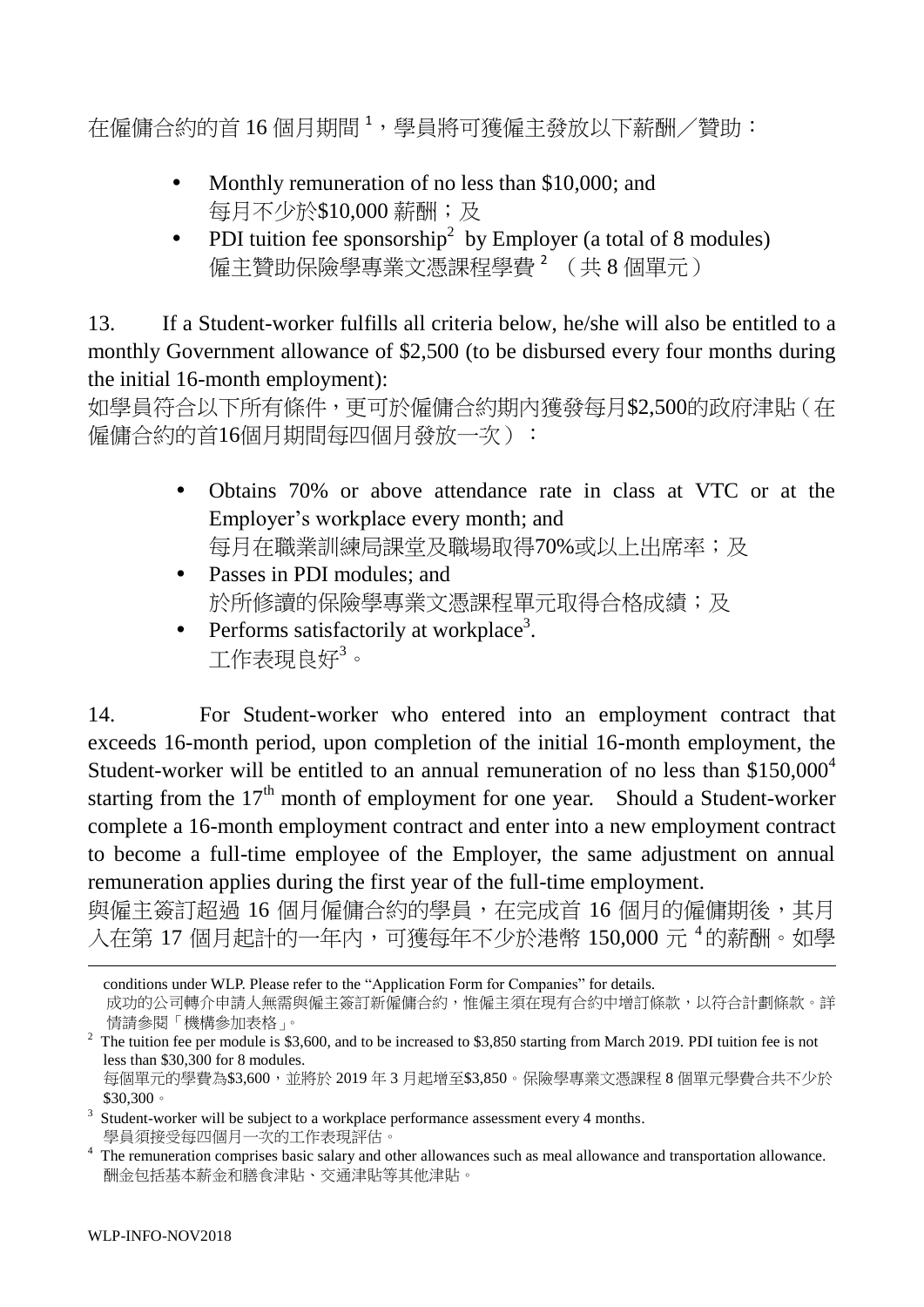員完成 16 個月的僱傭期後與僱主簽訂新僱傭合約成為全職員工,上述有關年薪 的要求於第一年的全職合約期內同樣適用。

#### **Professional Qualification Obtained** 專業資格及學歷

15. A Student-worker who has successfully completed 8 modules and passed the relevant assessment of the PDI programme will be awarded with the Professional Diploma in Insurance, an academic qualification which is recognised under the Qualifications Framework at Level 4<sup>5</sup>.

成功完成8個保險學專業文憑課程單元及於所有單元取得合格成績的學員,將可 獲頒發證書,學歷級別達到本港資歷架構第四級<sup>5</sup>。

16. Upon PDI programme completion, a Student-worker will also be eligible for application for the Australian and New Zealand Institute of Insurance and Finance (ANZIIF) Senior Associate Membership and be awarded up to a maximum of 120 credits for Chartered Insurance Institute (CII) insurance qualification.

取得保險學專業文憑學歷的學員,可獲澳大利亞及新西蘭保險與金融學會 (ANZIIF)頒發高級會員資格,及英國特許保險學院(CII)保險學歷最多 120 學分。

#### **Overseas Immersion Programme** 海外進修機會

17. To broaden Student-workers' horizon and to enable them to gain international perspective as well as understanding of the global insurance market, the Government will offer sponsorship for a maximum of 10 places per year from 2018/19 to 2019/20 to top performing Student-workers for a two-week intensive immersion programme in overseas insurance institutions. VTC would assess Student-workers based on their performance at workplace and at class.

為讓學員增廣見聞、擴闊視野及更了解環球保險市場,政府將在2018/19至 2019/20年間,每年提供最多10個名額,資助計劃中最優秀的學員前赴海外保險 機構,參與為期兩周的進修課程。職業訓練局將根據學員的工作及學業表現進 行甄選。

<sup>-</sup>The programme is recognised under the Qualifications Framework at Level 4. QR registration no.: 14/002698/L4. Validity period: From 1 April 2014 to 31 March 2022.

課程資歷已獲評定為達到資歷架構第 4 級。編號:14/002698/L4。有效期為 2014 年 4 月 1 日至 2022 年 3 月 31 日。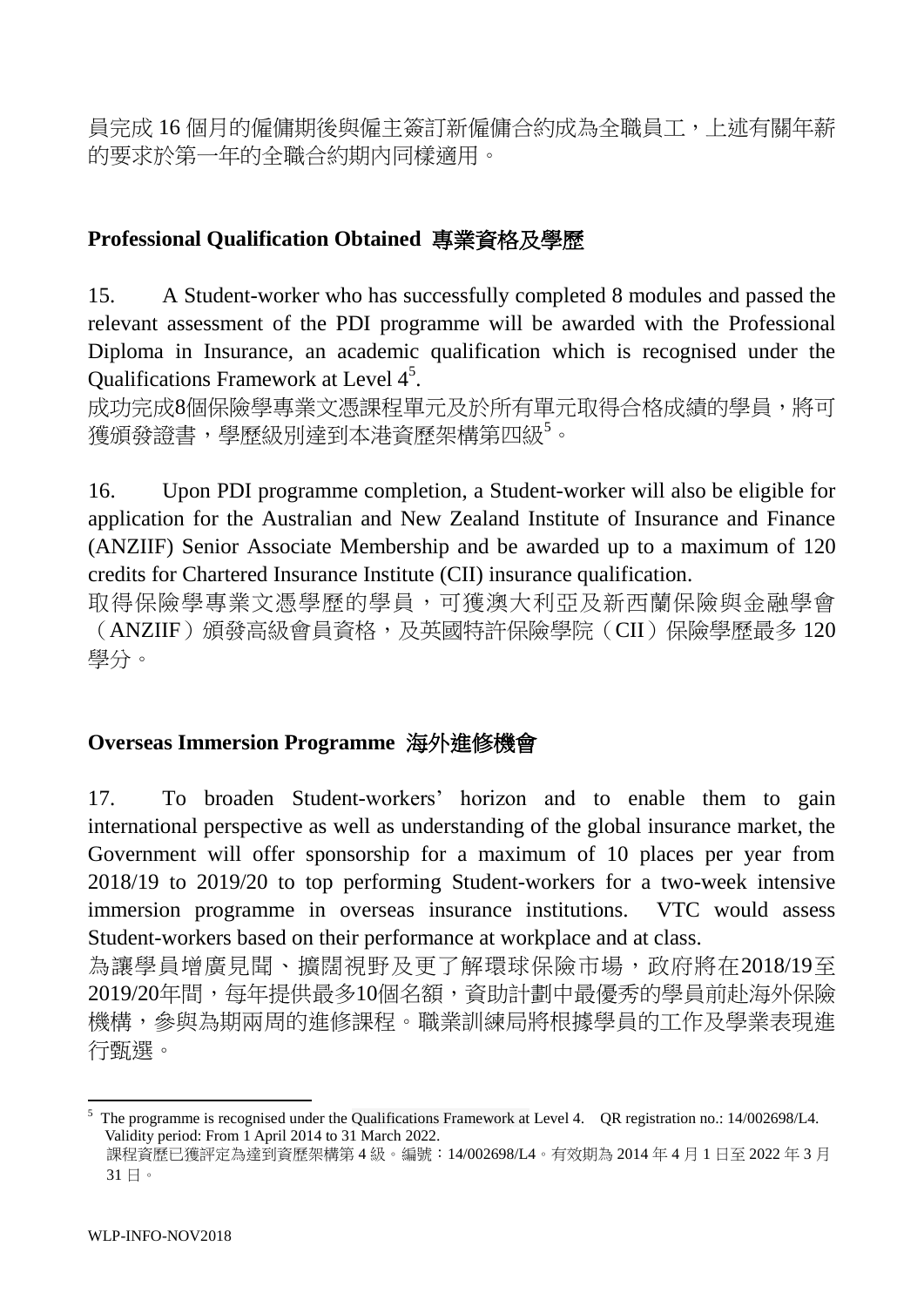#### **Career Path in Insurance Industry** 保險業發展階梯

18. At present, there are 160 authorised insurers, with 65% of the world's top 20 insurers conducting business in Hong Kong. Our insurance industry has experienced continued growth in the past five years, with an average annual growth of 14.8%. The total gross premiums of Hong Kong insurance industry amounting to HK\$132.5 billion in first quarter of 2018, offering a promising career and plenty of opportunities for career advancement. Student-worker may develop a career through the below pathway:

現時香港共有 160 間獲授權的保險公司,在全球 20 間頂尖保險公司中,便有 65% 在香港經營業務。香港保險業過去五年錄得 14.8%的平均年增長率,2018 年首 季的毛保費總額合共為 1,325 億港元,前景理想而且提供大量晉升機會。學員可 循以下階梯發展事業:



## **Application Method** 申請方法

19. Please download the application form at [www.instalent.org.hk.](http://www.instalent.org.hk/) The completed application form together with supporting documents should be submitted to VTC by post or email no later than 5:00 pm, 14 September 2018:

請於 [www.instalent.org.hk](http://www.instalent.org.hk/) 下載報名表格。填妥表格後連同所需文件於 2018 年 9 月 14 日下午 5 時或以前以郵寄或電郵方式交回職業訓練局:

> Secretariat of the Pilot Programme to Enhance Talent Training for the Insurance Sector 9/F, VTC Tower, 27 Wood Road, Wanchai, Hong Kong 提升保險業人才培訓先導計劃秘書處 香港灣仔活道 27 號職業訓練局大樓 9 樓

Email 電郵: [instalent@vtc.edu.hk](mailto:instalent@vtc.edu.hk)